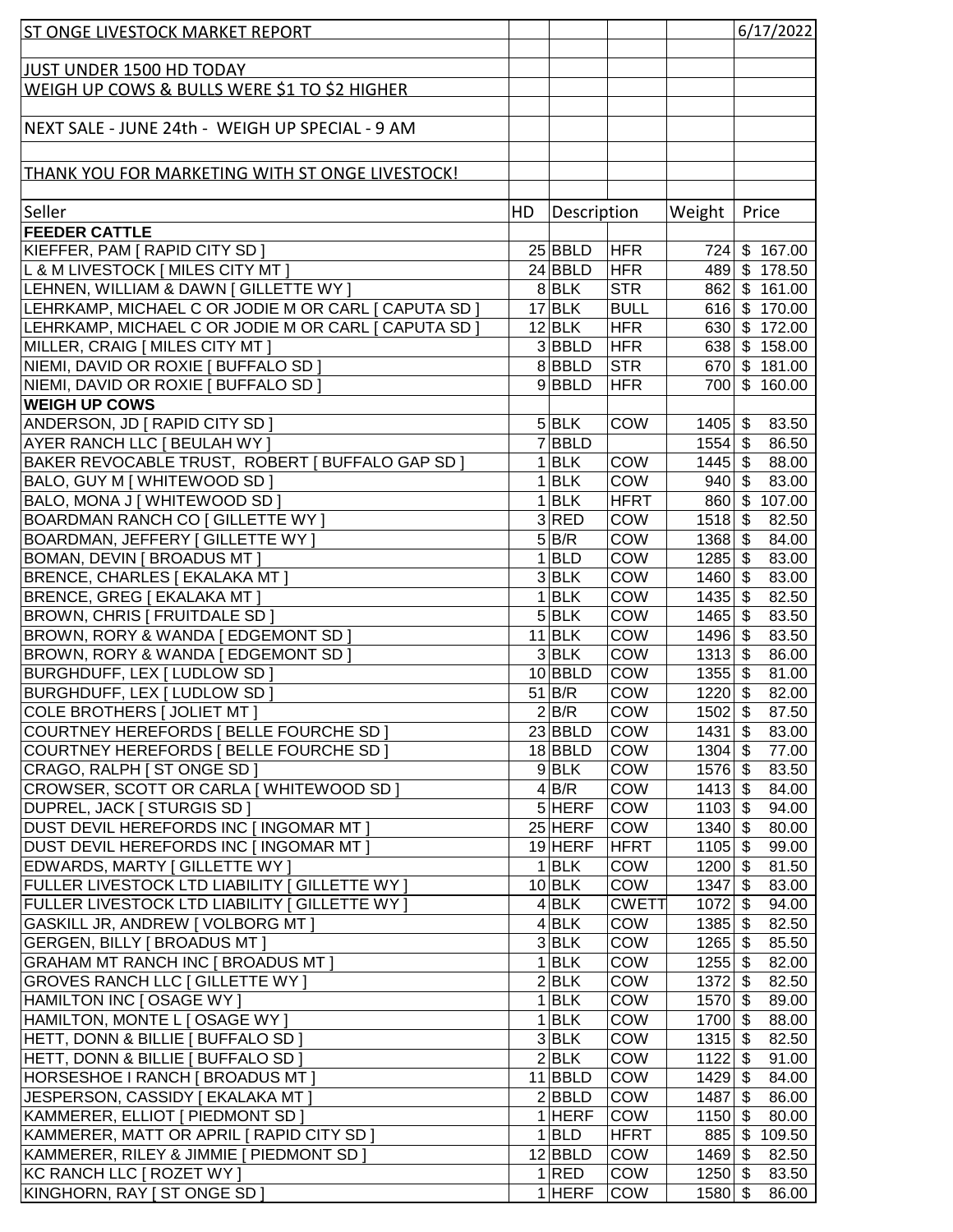| KNUTH, ETTA [ HETTINGER ND ]                                |                | $1$ RBLD           | <b>COW</b>  | $1305$ \$ | 86.00            |
|-------------------------------------------------------------|----------------|--------------------|-------------|-----------|------------------|
| KOPP, WILLIAM [ BOX ELDER SD ]                              |                | $3$ <b>BLK</b>     | COW         | $1626$ \$ | 87.00            |
| LEWIS, DAN [ RAPID CITY SD ]                                |                | $1$ <b>BLK</b>     | COW         | $1455$ \$ | 89.00            |
| MAYCOCK TRUST WILLIAM P [ GILLETTE WY ]                     |                | $1$ <b>BLD</b>     | COW         | $1510$ \$ | 85.00            |
| MCFARLAND LAND & LIVESTOCK LLC [ NEWCASTLE WY ]             |                | $2$ <b>BLK</b>     | COW         | $1210$ \$ | 89.00            |
| MCINERNEY, TIM [ ALZADA MT ]                                |                | $17$ BLK           | COW         | $1403$ \$ | 82.00            |
| MEYER RANCH LLP [ EKALAKA MT ]                              |                | $1$ RED            | COW         | $1480$ \$ | 84.00            |
| MOORE, MATTHEW OR DALENE E [ GILLETTE WY ]                  |                | $23$ BLK           | COW         | $1410$ \$ | 84.00            |
| MOORE, MATTHEW OR DALENE E [ GILLETTE WY ]                  |                | 8BLK               | COW         | $1360$ \$ | 82.00            |
|                                                             |                | 1 RED              | COW         | $1325$ \$ |                  |
| NELSON OR SANDRA HOLCOMB, LARRY JAMES   BUFFALO SD ]        |                |                    |             |           | 86.50            |
| NELSON OR SANDRA HOLCOMB, LARRY JAMES [ BUFFALO SD ]        |                | 5 RED              | COW         | $1292$ \$ | 86.00            |
| PEABODY ESTATE, ELVIN [ LAS VEGAS NV ]                      |                | $1$ <b>BLK</b>     | COW         | $1410$ \$ | 82.50            |
| <b>PRODUCERS LIVESTOCK HIB TRAVIS LINCH [ SUNDANCE WY ]</b> |                | 1 RED              | COW         | $1520$ \$ | 81.50            |
| <b>RANDALL INC [ BROADUS MT ]</b>                           |                | 7 B/R              | COW         | $1104$ \$ | 87.00            |
| RANDALL, CRAIG   BROADUS MT                                 |                | 1 BLK              | COW         | $1095$ \$ | 82.00            |
| RANDALL, LEE [ BROADUS MT ]                                 |                | 2 BLK              | COW         | $1442$ \$ | 83.00            |
| REYNOLDS REVOCABLE TRUST, JOHN OR SALLY   ROZET WY          |                | $1$ <b>BLK</b>     | COW         | $1530$ \$ | 83.50            |
| REYNOLDS, FRANK   ROZET WY                                  |                | $2$ <b>BLK</b>     | COW         | $1417$ \$ | 82.00            |
| ROCKIN TREE RANCH LLC [ STURGIS SD ]                        |                | 5 RED              | <b>COW</b>  | $1553$ \$ | 85.50            |
| ROUSH, RUSTY A [ GILLETTE WY ]                              |                | $1$ <b>BLK</b>     | <b>COW</b>  | $1665$ \$ | 85.50            |
| SAUR, VICTOR OR DARLENE [ GILLETTE WY ]                     |                | $1$ <b>BLK</b>     | COW         | $1190$ \$ | 91.00            |
| SCHAFFER, ENOCH   BROADUS MT                                |                | 4BBLD              | <b>COW</b>  | $1338$ \$ | 82.50            |
| SCHNEIDER, JITT   EKALAKA MT                                |                | $6$ BLK            | COW         | $1408$ \$ | 87.00            |
| SCHROTH, RANDY   BUFFALO GAP SD                             |                | 3BBLD              | COW         | $1016$ \$ | 88.50            |
| SCHROTH, RANDY [ BUFFALO GAP SD ]                           |                | 2 BLD              | COW         | $1230$ \$ | 83.50            |
| SHOBER JOINT REVOCABLE TRUST   GILLETTE WY                  |                | $16$ BLK           | COW         | $1439$ \$ | 84.50            |
| SHOBER JOINT REVOCABLE TRUST   GILLETTE WY                  |                | $6$ BLK            | COW         | $1160$ \$ | 103.00           |
| STINSON, DAVID   VOLBORG MT                                 |                | 3BLK               | COW         | $1421$ \$ | 81.00            |
| STREETER RANCH   JOHNSTOWN CO                               |                | $\overline{1}$ RED | COW         | $1125$ \$ | 88.00            |
| SUNNY SIDE LIVESTOCK [ GILLETTE WY ]                        |                | $4$ BLK            | <b>COW</b>  | $1328$ \$ | 84.50            |
| TAUCK STOCK & BARRELL LLC [ HAMMOND MT ]                    |                | $2$ <b>RBLD</b>    | COW         | $1567$ \$ | 84.00            |
| TOOKE, MAC [ EKALAKA MT ]                                   |                | $4$ BLK            | COW         | $1370$ \$ | 80.00            |
| TOOKE, MAC [ EKALAKA MT ]                                   |                | $4$ BLK            | COW         | $1308$ \$ | 82.50            |
| TURKEY TRACK LIVESTOCK [ DOUGLAS WY ]                       |                | 3 RED              | COW         | $1166$ \$ | 95.00            |
| TURKEY TRACK LIVESTOCK [ DOUGLAS WY ]                       |                | 4 RED              | COW         | $1083$ \$ | 106.00           |
| WATSABAUGH LAND & LIVESTOCK [ GILLETTE WY ]                 |                | $1$ <b>BLK</b>     | COW         | $1275$ \$ | 89.00            |
| WILLIAMS, RAY [ BROADUS MT ]                                |                | 2 BLK              | COW         |           | 1347 \$ 82.00    |
| WILLIAMS, ZANE [ HAMMOND MT ]                               |                | $1$ <b>BLK</b>     | <b>COW</b>  | $1290$ \$ | 81.50            |
| <b>WEIGH UP BULLS</b>                                       |                |                    |             |           |                  |
| ANDERSON REV TRUST, DWAYNE K   GILLETTE WY                  |                | 1 RED              | <b>BULL</b> |           | $1245$ \$ 107.00 |
| AYER RANCH LLC [ BEULAH WY ]                                |                | $3$ <b>BLK</b>     | <b>BULL</b> |           | 1865 \$112.50    |
| COATES FAMILY TRUST, SHANE & RORI   RECLUSE WY ]            |                | $1$ <b>BLK</b>     | <b>BULL</b> |           | 1900 \$107.00    |
| COLLINS, KURT [ BROADUS MT ]                                |                | $1$ <b>BLK</b>     | <b>BULL</b> |           | 2185 \$120.00    |
| GIACOMETTO, JOHN   BROADUS MT                               |                | $1$ <b>BLK</b>     | <b>BULL</b> |           | 2205 \$112.00    |
| GIACOMETTO, TOM [ BROADUS MT ]                              |                | $1$ CHAR           | <b>BULL</b> |           | 1895 \$118.00    |
| GIACOMETTO, TOM [ BROADUS MT ]                              |                | $1$ CHAR           | <b>BULL</b> |           | 1650 \$113.00    |
| HALFTIME LAND & CATTLE [ RAPID CITY SD ]                    |                | $1$ RED            | <b>BULL</b> |           | 1990 \$109.00    |
| HANSEN, KEN OR PAM [ FRUITDALE SD ]                         |                | $1$ <b>BLK</b>     | <b>BULL</b> |           | 1860 \$108.50    |
| HETT, DONN & BILLIE [ BUFFALO SD ]                          |                | $2$ <b>BLK</b>     | <b>BULL</b> |           | 1180 \$115.50    |
| JEWETT, TYLER OR SALLY   BELLE FOURCHE SD                   |                | $1$ HERF           | <b>BULL</b> |           | 2200 \$106.00    |
|                                                             |                | $1$ HERF           | <b>BULL</b> |           | 1925 \$110.00    |
| KONECHNE, JIM A [ RAPID CITY SD ]                           |                |                    |             |           |                  |
| LAMBRECHT, CRAIG [ BIG FORK MT ]                            |                | $1$ <b>BLK</b>     | <b>BULL</b> |           | 1890 \$111.00    |
| LAMMI, JOHN [ VOLBORG MT ]                                  |                | $1$ <b>BLK</b>     | <b>BULL</b> |           | 1505 \$107.00    |
| LONG PINES LAND & LIVESTOCK   BUFFALO SD ]                  |                | $1$ <b>BLK</b>     | <b>BULL</b> |           | 2220 \$107.00    |
| MACKABEN, RONNY [ BROADUS MT ]                              |                | 2 BLK              | <b>BULL</b> |           | 1785 \$104.50    |
| MAUDE, MARLIN OR JINX [ HERMOSA SD ]                        |                | $1$ <b>BLK</b>     | <b>BULL</b> |           | 1325 \$107.00    |
| MAYCOCK TRUST WILLIAM P [ GILLETTE WY ]                     |                | $1$ <b>BLK</b>     | <b>BULL</b> |           | 1600 \$103.00    |
| MEYER RANCH LLP [ EKALAKA MT ]                              |                | 1 RED              | <b>BULL</b> |           | 1840 \$108.50    |
| NIEMI, DAVID OR ROXIE [ BUFFALO SD ]                        | $\overline{4}$ |                    | <b>BULL</b> |           | 2165 \$115.00    |
| RANDALL INC [ BROADUS MT ]                                  |                | $5$ BLK            | <b>BULL</b> |           | 1334 \$103.50    |
| <b>RANDALL INC [ BROADUS MT ]</b>                           |                | 19 B/R             | <b>BULL</b> |           | 1959 \$112.00    |
| RITTBERGER & SONS, FRED [ HERMOSA SD                        |                | $1$ <b>BLK</b>     | <b>BULL</b> |           | 2230 \$110.00    |